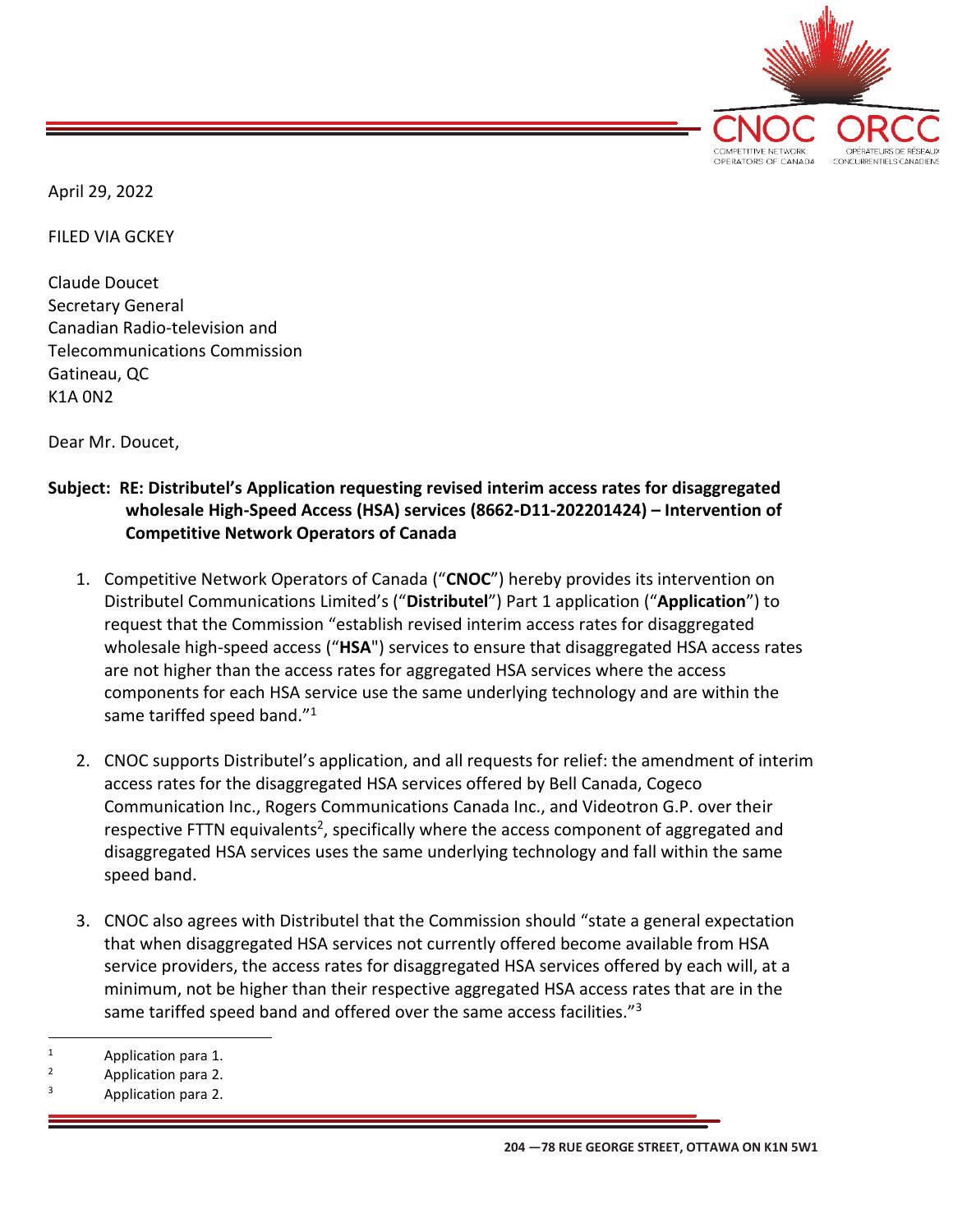

- 4. Distributel has clearly demonstrated:
	- a. The rates for equivalent HSA FTTN access components (*i.e*., that provide the same speed over the same FTTN access facilities) are 3.25% to 36.23% *higher* when purchased via a disaggregated HSA service than when purchased via an aggregated HSA service. 4
	- b. This rate discrepancy exists even though aggregated and disaggregated HSA services provide access to the same FTTN last-mile facilities as demonstrated in the incumbents' own cost studies. 5
	- c. There are no policy reasons that otherwise require or justify differential aggregated and disaggregated HSA rates for the same access components, and therefore these rate discrepancies represent a violation of section 27(1) of the *Telecommunications Act* that requires that "every rate charged by a Canadian carrier for a telecommunications service shall be just and reasonable".<sup>6</sup>
- 5. CNOC shares Distributel's concerns about wholesale competitors facing arbitrary cost increases to provide the same retail services via the disaggregated HSA service framework that they provide today via the aggregated HSA service framework.<sup>7</sup> Therefore, correcting the interim disaggregated rates will remove obstacles to the deployment and use of disaggregated HSA services by competitors.
- 6. CNOC also shares Distributel's concerns related to the correctness of the aggregated HSA rates established in Telecom Decision 2021-181 or the disaggregated HSA rates established in Telecom Order 2017-312.<sup>8</sup>
- 7. Granting Distributel's requested relief is one of several important steps toward a workable disaggregated access regime. Others include (not an exhaustive list):
	- a. Establishing regulated wholesale access to transport. The gaps in competitive transport availability present major barriers to the adoption of the disaggregated HSA model and mandated wholesale access at just and reasonable rates would address those barriers.
- $^{4}$  Application Appendix 1.
- <sup>5</sup> Application Appendix 2.
- <sup>6</sup> Application paras 27-28.
- $\frac{7}{8}$  Application para 31.
- Application Footnote 5.